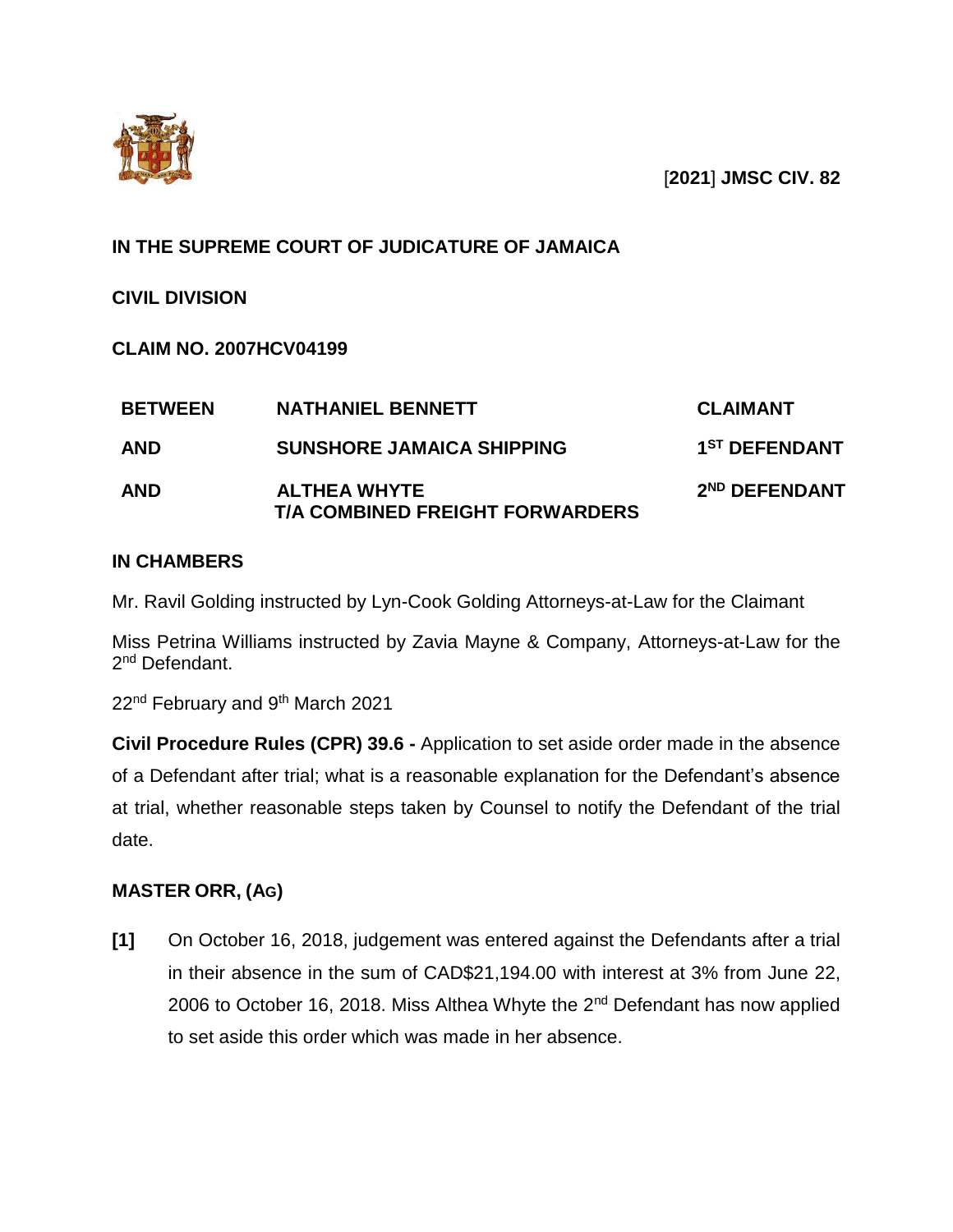**[2]** CPR 39.5 authorises a Judge to enter judgment against a Defendant in absentia. The section provides:

> *"Provided that the judge is satisfied that notice of the hearing has been served on the absent party or parties in accordance with these Rules-*

- *(a) if no party appears at the trial the judge may strike out the claim and any counterclaim; or*
- *(b) if one or more, but not all parties appear the judge may proceed in the absence of the parties who do not appear."*
- **[3]** CPR 39.6 gives the absent party an opportunity to explain to the court why he/she did not attend the trial. It also gives the party whether Claimant or Defendant in whose favour the judgment was given, the chance to protect this judgment and of not having to prove his case all over again albeit that it is not a judgment on the merits.
- **[4]** CPR 39.6 is most relevant to this application it provides as follows:
	- *(i) A party who was not present at a trial which judgment was given or an order made in its absence may apply to set aside that judgment or order.*
	- *(ii) The application must be made within 14 days after the date on which the judgment or order was served on the applicant.*
	- *(iii) The application to set aside the judgment or order must be supported by evidence on affidavit showing*
		- *(a) a good reason for failing to attend the hearing; and*
		- *(b) that it is likely that had the applicant attended some other judgment or order might have been given or made.*
- **[5]** The consistent use of the word "must" throughout CPR 39.6 informs us that all three requirements must be satisfied. Unlike an application to set aside a default judgment under part 13, the court has no residual discretion to set aside a judgment under rule 39.6 if any of these three conditions are not satisfied.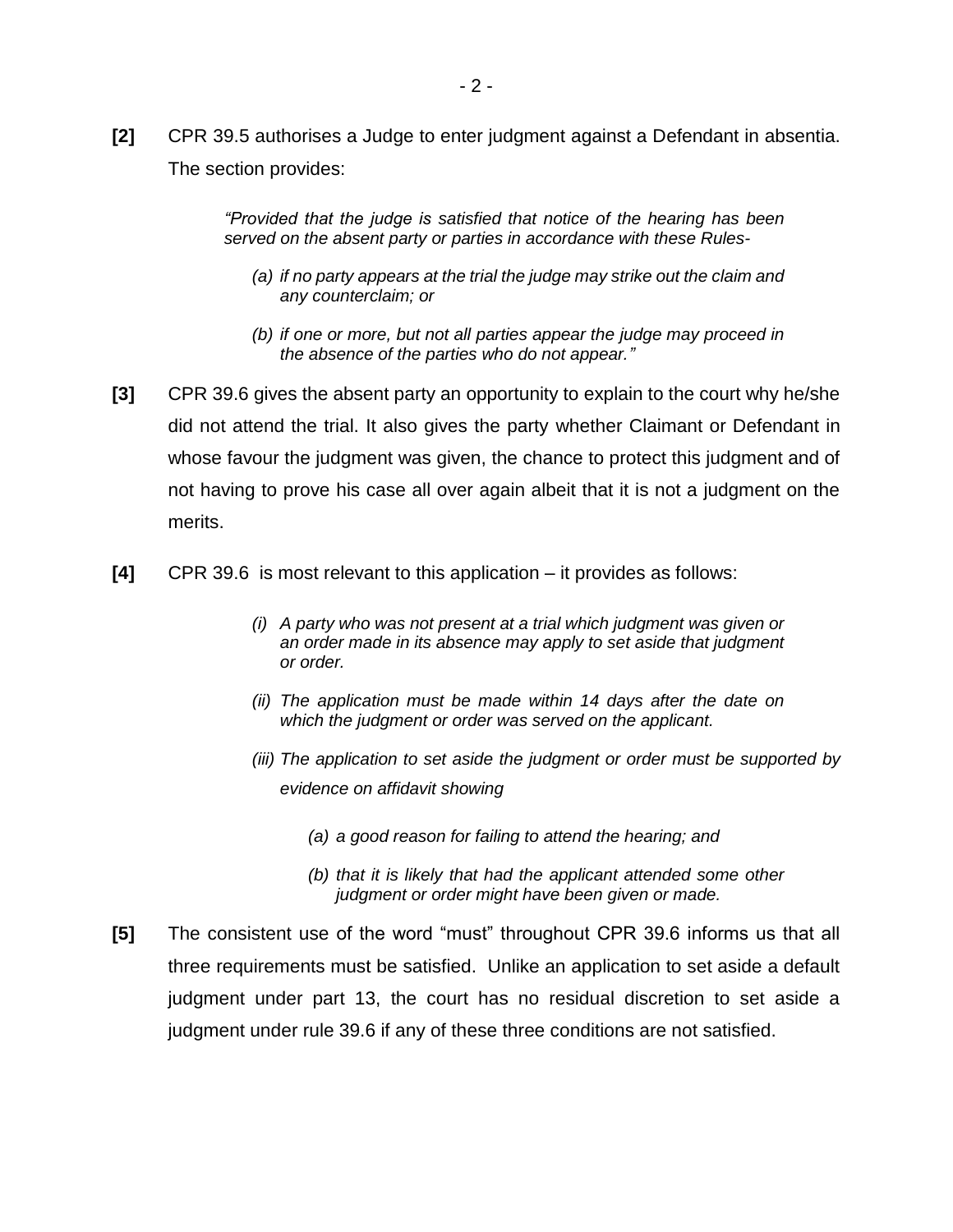**[6]** According to Harrison, Karl JA, in *David Watson v Adolphus Roper* SCCA 42/2005 Supreme Court Jamaica (delivered November 18, 2005)*:* 

> *"the predominant consideration for the court in setting aside a judgment given after a trial in the absence of the applicant is not whether there is a defence on the merits, but the reason why the applicant absented himself from the trial."*

- **[7]** In her affidavit in support of this application Miss Whyte provided a brief chronology of the claim. She stated that after the claim was filed, nothing happened in the claim for several years between 2011 and 2018. She further stated that when she was served with the judgment in this claim on April 16, 2019, she immediately contacted her Attorneys-at-Law who she said had been relentlessly trying to reach her. Their efforts she said were in vain, as she later discovered that they had an incorrect telephone number for her. Miss Whyte concluded by saying that where she had attended the trial, the court would have come to a different decision as she would have been able to participate in the trial.
- **[8]** In her defence she had outlined that she was only contracted by the Claimant to clear his vehicle from the wharf once it arrived in Jamaica. She was unable to do so as the Claimant had not paid the assessed duties when the vehicle arrived in Jamaica. She said he was in settlement discussions with the 1<sup>st</sup> Defendant whom he had contracted to ship his vehicle to Jamaica and who would have been responsible to account for any damage to the Claimant's vehicle enroute to Jamaica.
- **[9]** There has been no challenge to her evidence that the application was made within 14 days of being served with the judgment. Indeed Mr. Golding in his submissions has conceded that the application was filed within the prescribed time.
- **[10]** The primary consideration for the court is Miss Whyte's reason for being absent on the trial date. Miss Williams in her submissions stated that telephone calls were made to the 2<sup>nd</sup> Defendant which proved futile. She also directed me to an affidavit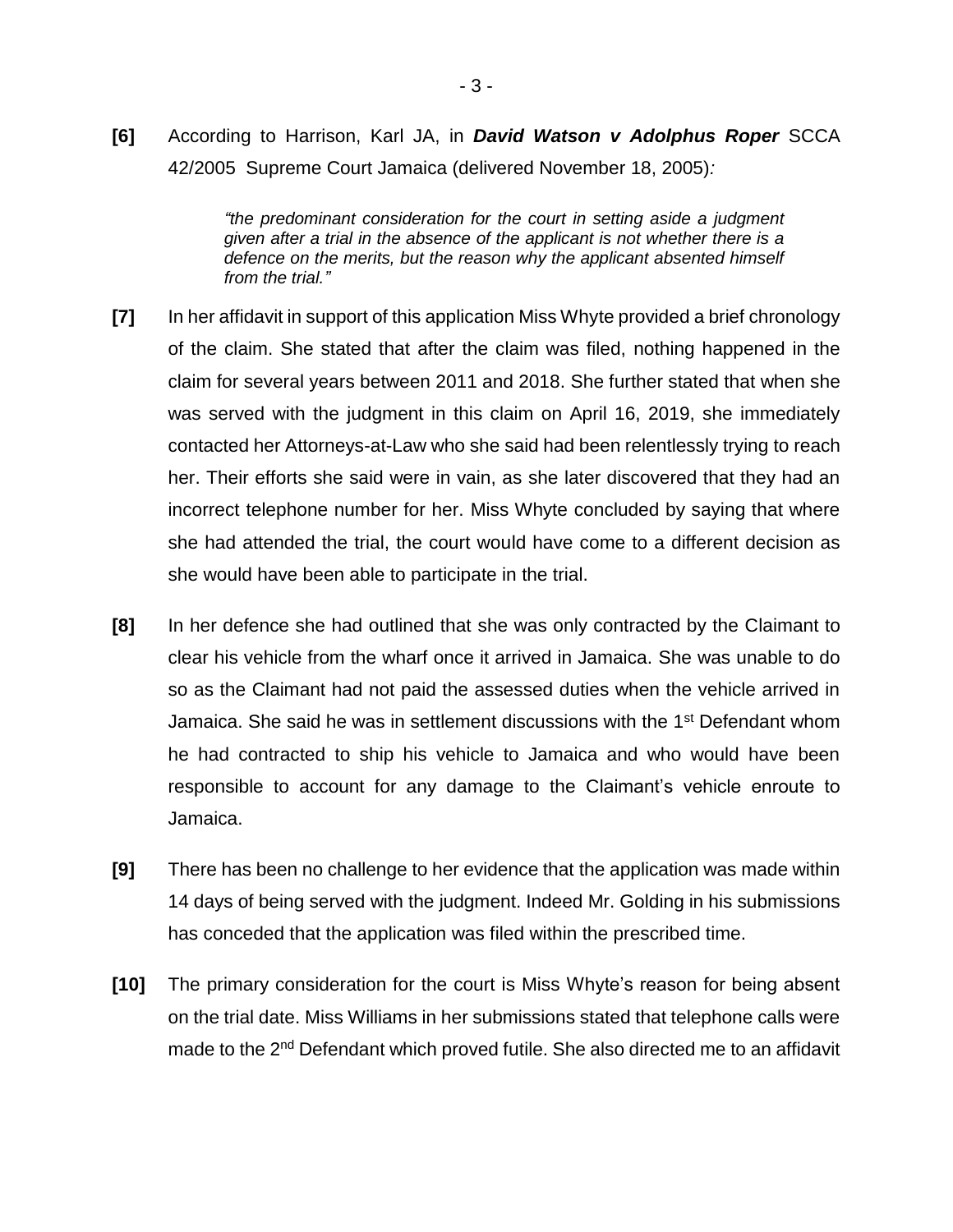filed in support of an application to remove Attorneys-at-Law's name from the record to substantiate her position that the 2<sup>nd</sup> Defendant could not be contacted.

- **[11]** The affidavit in support of the application to remove Counsel's name from the record outlined that:
	- *(i) "Certain difficulties have arisen concerning the Defendants whereby efforts in acquiring instructions from them have proven futile.*
	- *(ii) The relationship between the Defendant and Zavia Mayne and Company has broken down as a result of the Defendant's inability to provide pertinent information and therefore in the circumstances Zavia Mayne & Company cannot make further meaningful representation to the Claimant.*
	- *(iii) It is believed that a severance of the Attorney/Client relationship at this juncture is the best course of action for all concerned parties."*
- **[12]** The affidavit did not exhibit or refer to any correspondence between the Attorneysat-Law and the Defendant notifying her to the trial date, nor did it state that correspondence had been sent to the  $2<sup>nd</sup>$  Defendant notifying her of the trial date. Neither did it outline any efforts made by the firm to secure instructions from the 2<sup>nd</sup> Defendant. Counsel also admitted that no correspondence was ever sent to Miss Whyte in relation to the judgment being entered against her.
- **[13]** Mr. Golding strenuously challenged that 2nd Defendant's application on this point. He submitted that she had provided no good reason for her absence. He relied on the affidavit of Miss Shawna-Kay Newby an employee at his firm. Miss Newby deponed that she found Miss Whyte's telephone number in the local telephone directory and was able to contact her easily. Also of note is that the 2<sup>nd</sup> Defendant was served personally with the judgment. There was no challenge to Miss Newby's affidavit.
- **[14]** Mr. Golding also challenged her statement that no further activity took place on the file and blamed her for failing to keep in touch with her Attorneys-at-Law.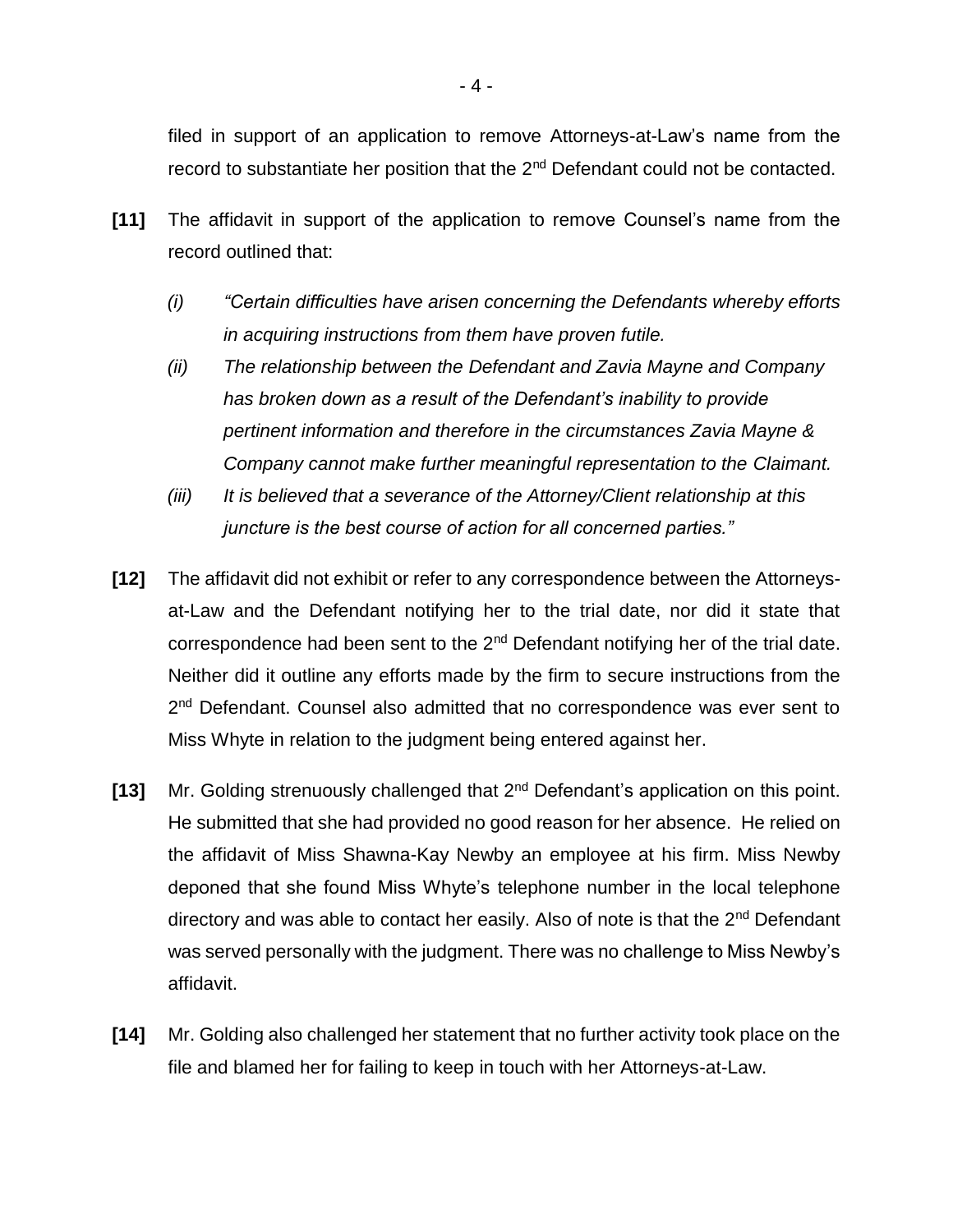- **[15]** In his submissions, he urged the court not to accept her explanation for failing to attend the trial, as the failure of a litigant to keep in touch with his/her Attorney-at-Law was not a good explanation for failing to attend the trial. He relied on *David Watson v Adolphus Gayle* SCCA 42/2004 (unreported) delivered November 18, 2005, where in addressing the Defendant's absence from court Mangatal, J said that his failure to provide his Attorneys-at-Law with a change of address which resulted in their being unable to contact him, was not a good reason for failing to attend the hearing. She said further that parties are expected to stay in touch with their Attorneys when they have been sued. The scope for them to say they were unaware of a court date must be by its nature very limited.
- **[16]** Counsel also relied on *Neufville v Papa Michael* [1999] LRL November 23, 2019 where the court held as also in *Watson v Gayle* (supra) that where no adequate explanation has been given by a party who failed to attend a trial and failed to keep in touch with his solicitors the application would be refused.
- **[17]** In considering whether she has provided a good reason for failing to attend the hearing I have considered her explanation for her absence from court at the trial. This being that her Attorneys-at-Law were unable to contact her. Of note is that Miss Whyte's reason for being absent from court on the trial date is what she would have been told by her Attorneys-at-Law as to their efforts to contact her.
- **[18]** There was no affidavit from the 2nd Defendant's counsel as to their efforts to locate her or why no correspondence was sent to the 2<sup>nd</sup> Defendant at her last known address informing her of the case management conference and the orders made which the 2<sup>nd</sup> Defendant had to comply with before trial and also the trial date. There was no information before the court as to whether any attempt was made to secure an alternative telephone number for Miss Whyte, or her business including a search of the telephone directory. It is to be remembered that Miss Whyte trades as Combined Freight Forwarders and her business telephone number would most likely be in the directory.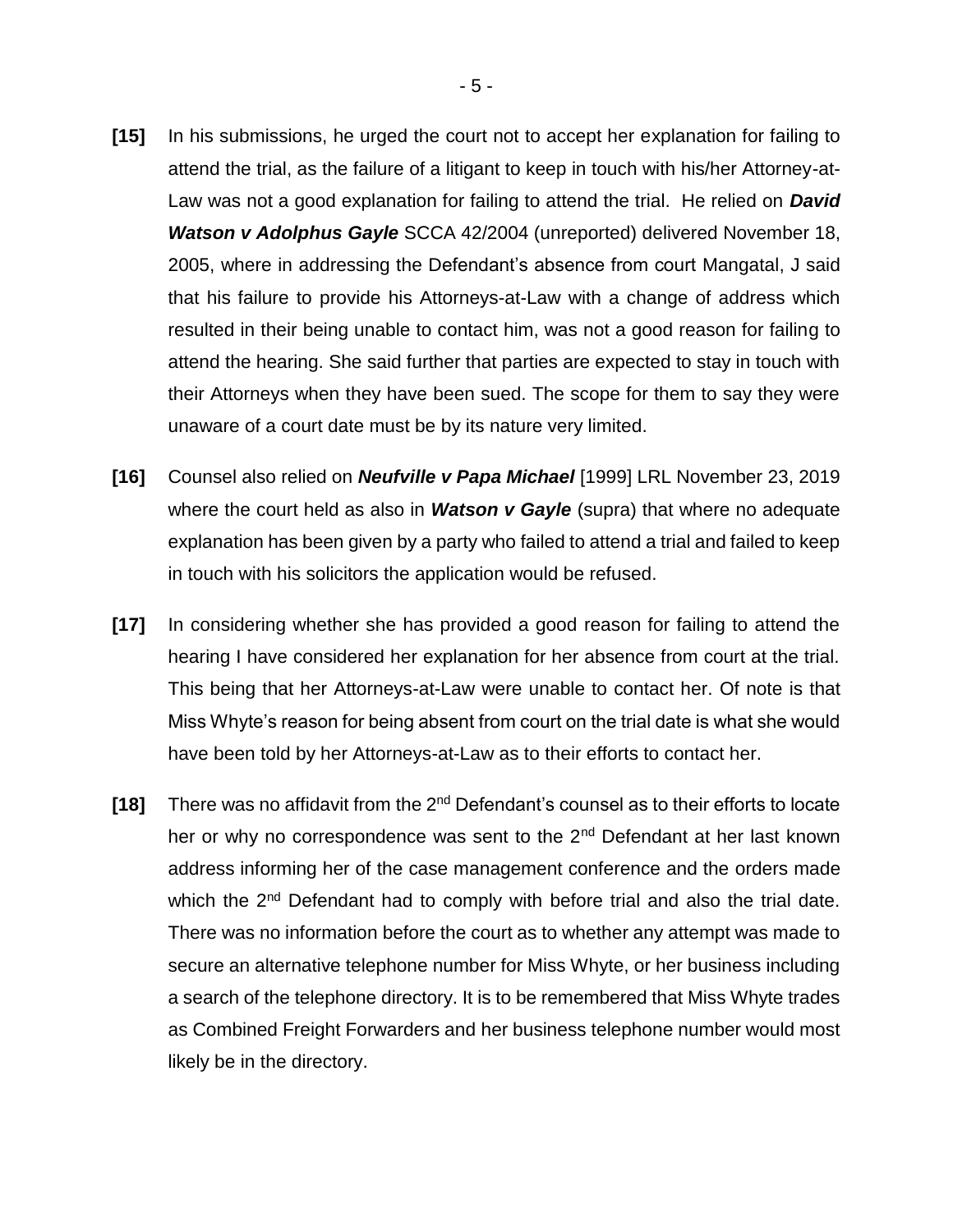- **[19]** Despite Miss Whyte's statement that her Attorneys-at-law were unable to locate her to inform her about the pending trial date, I note that the Claimant's Attorneysat-Law were able to locate her in the directory and serve her with the judgment. They did not seem to encounter any difficulty in locating the  $2<sup>nd</sup>$  Defendant.
- **[20]** The importance of outlining counsel's efforts to locate the 2<sup>nd</sup> Defendant in an affidavit would be to satisfy the court that counsel had indeed taken all reasonable steps to notify Miss Whyte of the developments in this claim, particularly the trial date.
- **[21]** The rapid pace at which the claim proceeded after the court heard the Claimant's application to dispense with mediation, placing the claim on the speedy trial list and setting a trial date within eight months of the case management conference dictated that her Attorneys-at-law had a duty to take all immediate and reasonable steps to contact Miss Whyte. This would include sending correspondence to her last known address outlining the case management orders and the consequences of failing to comply with the orders.
- **[22]** The purpose of this correspondence was twofold; it informed the 2nd Defendant of her obligations and her likely peril where she failed to comply with the case management orders. It also satisfied counsel's duty to their client. This duty also extended to notifying her in writing that judgment had been entered against her as they were present at the trial. Miss Whyte said that she learnt of the judgment nearly six months after it had been entered against her through the claimant's Attorneys-at-Law when they served her with the judgment.
- **[23]** I do agree that Miss Whyte had a duty to keep in touch with her Attorneys-at-Law, irrespective of whether the 1<sup>st</sup> Defendant was in settlement discussions with the Claimant, or whether or not the claim lay dormant for several years. As long as she remained a Defendant to the proceedings, she had a responsibility to keep in touch with her Attorneys-at-Law.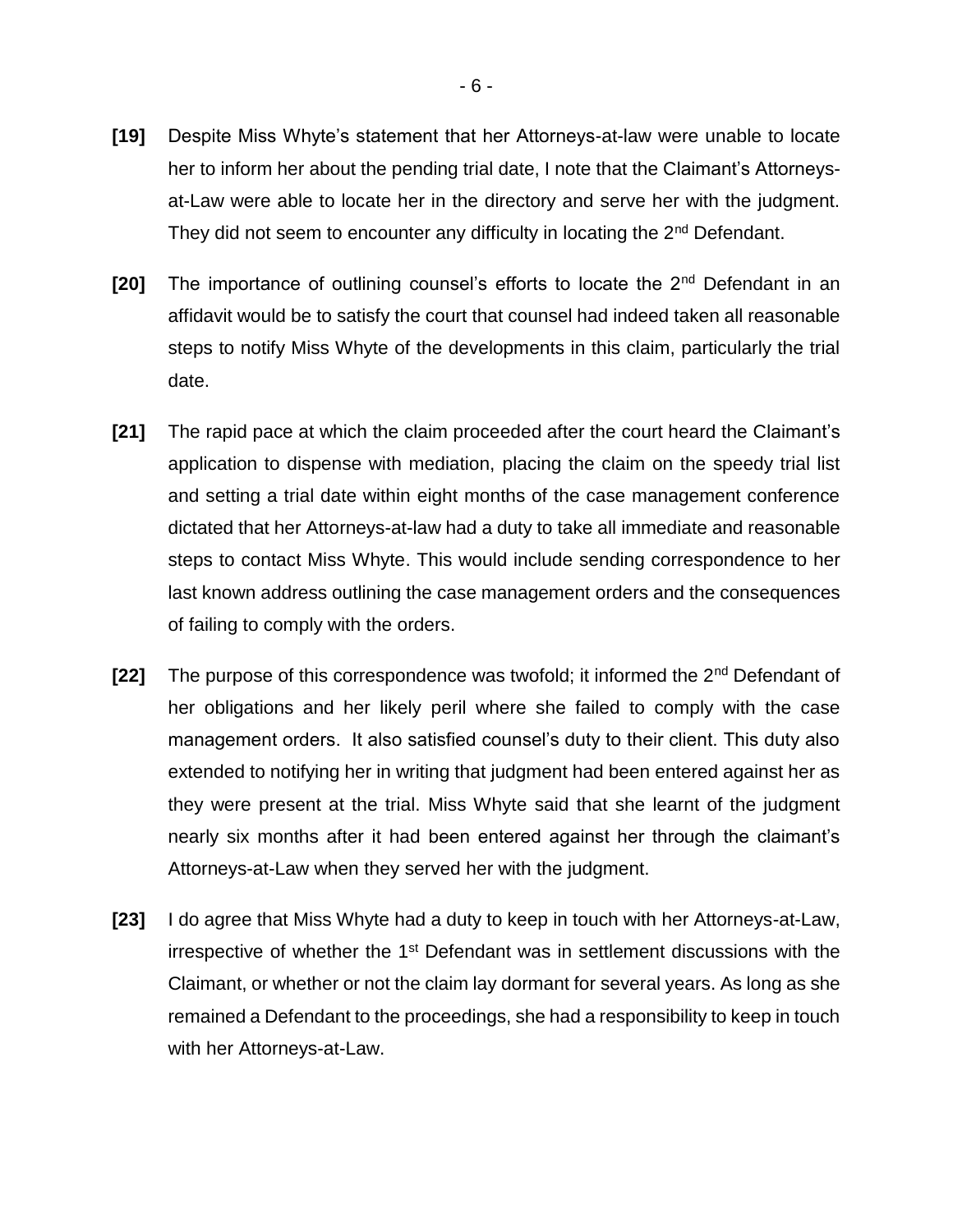- **[24]** However, her failure to keep in touch with her counsel though misguided, was not intentional or deliberate. In *Watson v Roper* (supra) on which Mr. Golding relied, the 2nd Defendant's Attorneys-at-Law had been served with notice of the trial date and had notified him by correspondence delivered by registered post. This letter was never returned to his counsel. The judge found that he ignored these notifications. She said that he did not expressly state that he had not received prior notification of the trial date. She considered that he also changed his home address without notifying his Attorneys-at-Law although he had also provided his Attorneys-at-Law with his business address at which he could still be contacted.
- **[25]** In *Sharlton Gilroy v Fernando Hudson* [2015], JMSC Civ 117 also relied on by Mr. Golding, Williams, Frank J as he then was held that that Defendant had advanced no good reason for his absence from the hearing. He said that it was reasonable to infer that the Defendant had deliberately absented himself from the island to engage in illegal activities abroad, failing to keep in touch with his Attorneys-at-Law during that time.
- **[26]** I am also guided by the dicta of Langrin, JA in *Thelma Edwards v Robinson's Car Mart Limited & Another* (unreported) SCCA 81/2000 which was reiterated by Harrison, Karl JA in *David Watson v Adolphus Roper* (supra) where he said at page 6:

*"If the absence was deliberate and not due to accident or mistake, the court would be unlikely to allow a rehearing. Other relevant considerations include the prospects of success of the applicant in a retrial; the delay in applying to set aside, the conduct of the appellant; whether the successful party would be prejudiced by the judgment being set aside; and the public interest in there being an end to litigation."*

**[27]** Langrin, JA therefore made a distinction between absence by a party that was deliberate, and absence which was as a result of a mistake or an accident. The likelihood of the court granting a rehearing was unlikely in the former and more possible in the latter circumstances.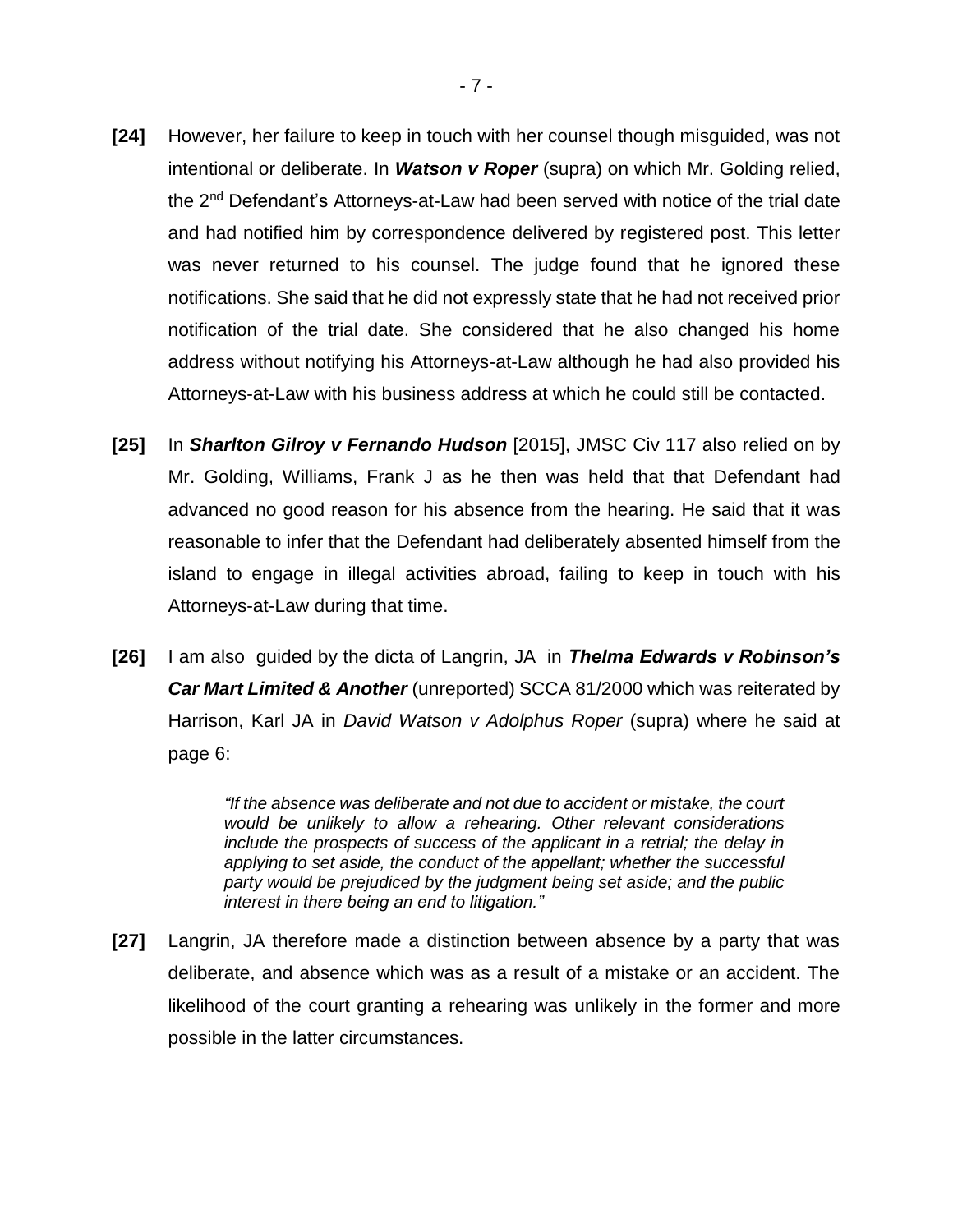- **[28]** More recently in *Alice McPherson v Portland Parish Council* [2019] JMCA App 20 the Court of Appeal offered further guidance in determining what is a reasonable explanation for a litigant's absence from the hearing. The short facts of that application are that the Claimant's Attorney-at-Law's former secretary received notification of the case management date from the court. She failed to record the date in Counsel's diary and thereafter left his employ. As a result, both the Claimant and her counsel were absent from the case management conference. She applied to set aside the order made at the case management conference striking out her claim in her absence.
- **[29]** Her application was refused at first instance and in granting her leave to appeal the order of the lower court, Fraser, David JA considered each criterion that needed to be satisfied under CPR 39.6. He referenced Lord Dyson in *The Attorney General v Universal Projects Limited* [2011] UKPC 37 where he said:

*"to describe a good explanation as one which properly explains how the breach came about" simply begs the question what a "proper" explanation is. Oversight may be excusable in certain circumstances. But it is difficult to see how inexcusable oversight can ever amount to a good explanation. Similarly, if the explanation for the breach is administrative inefficiency."*

**[30]** Fraser, JA went on to explain at paragraph[47] that:

*" the approach to the understanding of what is a "good explanation" for the purposes of the rule that deals with relief from sanctions is clearly transferable to the concept of a "good reason", in the context of explaining absence from a hearing, which led to an adverse order being made against an absent party."* 

*"…A "proper" or good explanation or reason must be one which not only adequately reveals why the default occurred, it must also show that the default is excusable in the circumstances. Put another way, an explanation or reason may comprehensively outline what caused a particular failing but to be "good", it also has to have the additional quality of justifying the relief, forbearance or favourable exercise of the discretion sought."*

**[31]** Straw, JA who delivered the judgment when the appeal was considered adopted Fraser, JA's reasoning. She added that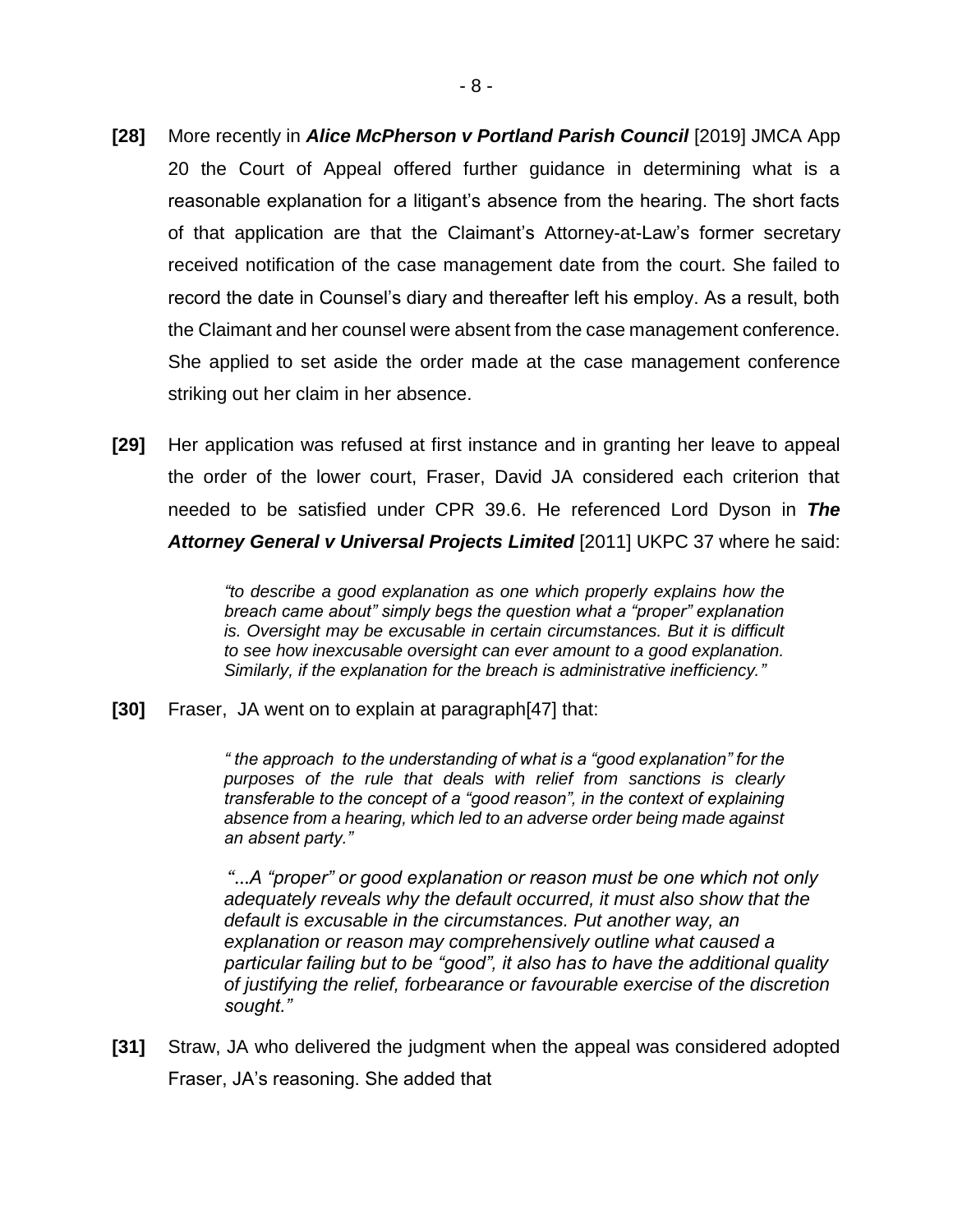*"In assessing whether a reason could be deemed to be good, therefore, it is expected that consideration and due weight would be given as to why the appellant and counsel were absent from the case management conference".*

- **[32]** The learned judge accepted that the court is less sympathetic of administrative inefficiency as an excuse for non-compliance with orders but pointed out that the authorities are clear that the draconian or extreme measure of striking out a claim should be regarded as a sanction of last resort.
- **[33]** This underlying foundational principle should still form part of the rubric of the court's assessment in applications where the ultimate sanction of striking out is being considered or has already been imposed. Straw, JA recommended that a holistic approach be taken in considering these applications, and all the circumstances weighted before a claim is struck out or an application to set aside a default judgment is refused.
- **[34]** The court was balanced in its deliberations as Straw, JA also stated that due consideration must also be given to any prejudice to the other party and whether any prejudice found could be cured with an order for costs including a wasted costs order where appropriate. Another consideration must be the ability to have a fair trial where the order setting aside the judgment is made.
- **[35]** She believed that Lord Denning's often cited guidance in *Salter Rex & Company v Ghosh* [1971] 2 All ER 865,886 was relevant to section 39.6 applications where he said that *" we never like a litigant to suffer by the mistake of his lawyers."*
- **[36]** In allowing that appeal, the court considered that the Claimant/Appellant's Attorney-at-Law had a duty and should have made the necessary enquiries at the Registry, having applied for a case management date and being of the belief that none was forthcoming.
- **[37]** The court recognised that the Claimant's failure to attend the case management conference where her claim was struck out was because she was not notified of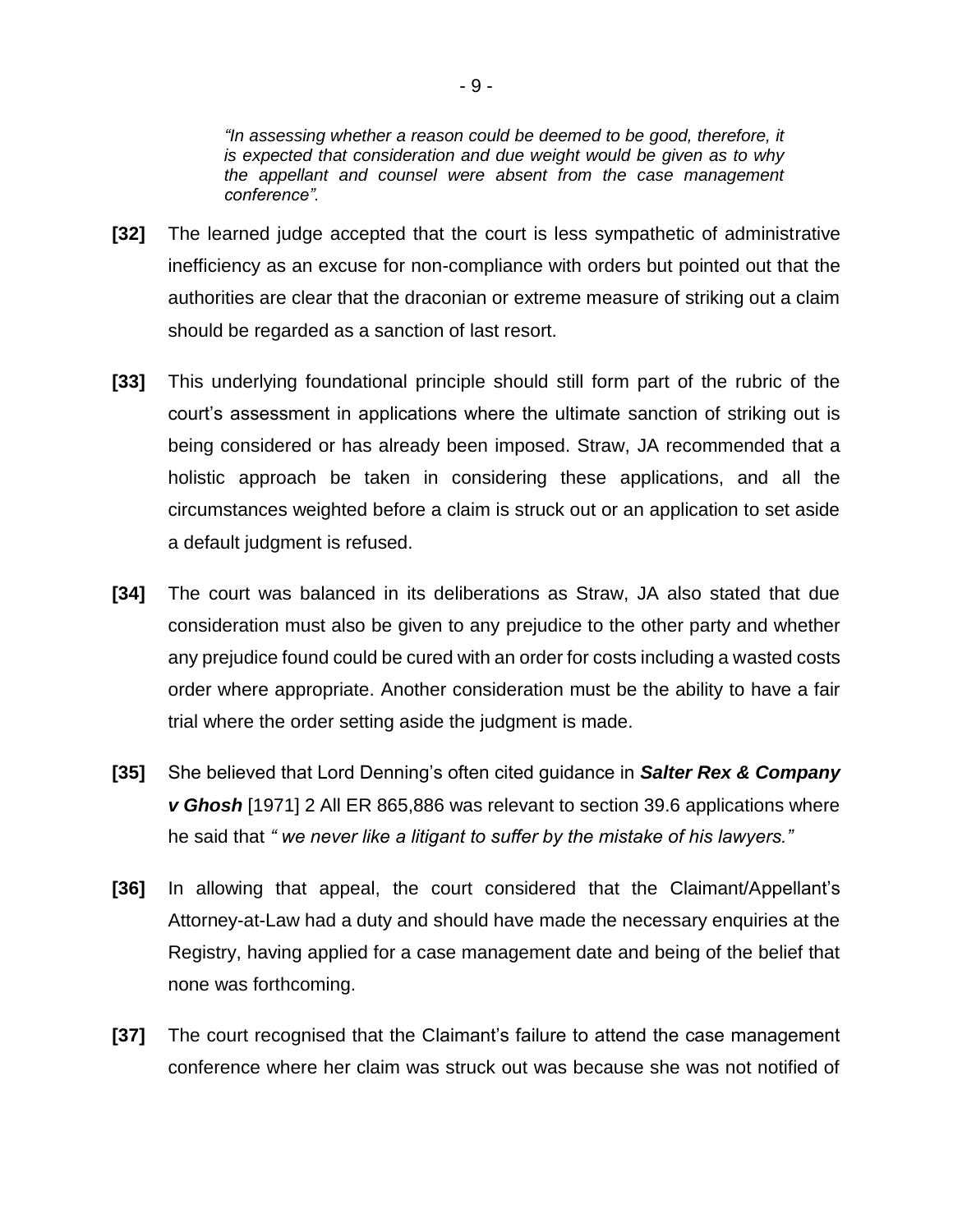the date. There was no deliberate or intentional attempt on her part to breach the court's orders or rules. As such she should not be penalized for her counsel's error.

- **[38]** Edwards, JA also provided some important guidance in *Sean Greaves v Calvin Chung* [2019] JMCA Civ 45 where she said that a judge is required to determine at her discretion whether as a question of fact, a good explanation has been provided in all the circumstances of the case. The judge is not required to look for an infallible explanation.
- **[39]** I recognise that the facts of this case are slightly different from those in *Alice McPherson* (supra). It is an inescapable fact that Miss Whyte failed to keep in touch with her Attorneys-at-law. This cannot be overlooked. She did so on the misguided belief that the  $1<sup>st</sup>$  Defendant was in settlement discussion with the Claimant. She also erroneously took comfort in the fact that the claim lay dormant for several years. Her actions were misplaced, but I do not find that they were a deliberate or intentional attempt to disregard the rules of this court.
- **[40]** More importantly, the information before me does not reflect that she was ever notified of the trial date by her Attorneys-at-Law or that they took any reasonable steps to notify her of the case management orders, trial date or even that a judgment had been entered against her. I have formed this view from Counsel's admission that attempts were only made to contact the  $2<sup>nd</sup>$  Defendant by telephone. Sufficient effort was not made to notify her of the trial date and the fact that the claim had been placed on the speedy trial list. I am not satisfied that the 2<sup>nd</sup> Defendant was notified of the trial date which is a requirement under CPR 39.5.
- **[41]** In assessing the explanation put forward by the 2nd Defendant for her absence from the trial I find that she is not without fault for failing to keep in touch with her Attorneys-at-Law. However, I also find that she was never notified of the trial date because sufficient effort was not made by her Attorneys-at-Law. Miss Whyte's failure to attend the trial to my mind is excusable in these particular circumstances and she should benefit from the favourable exercise of the court's discretion.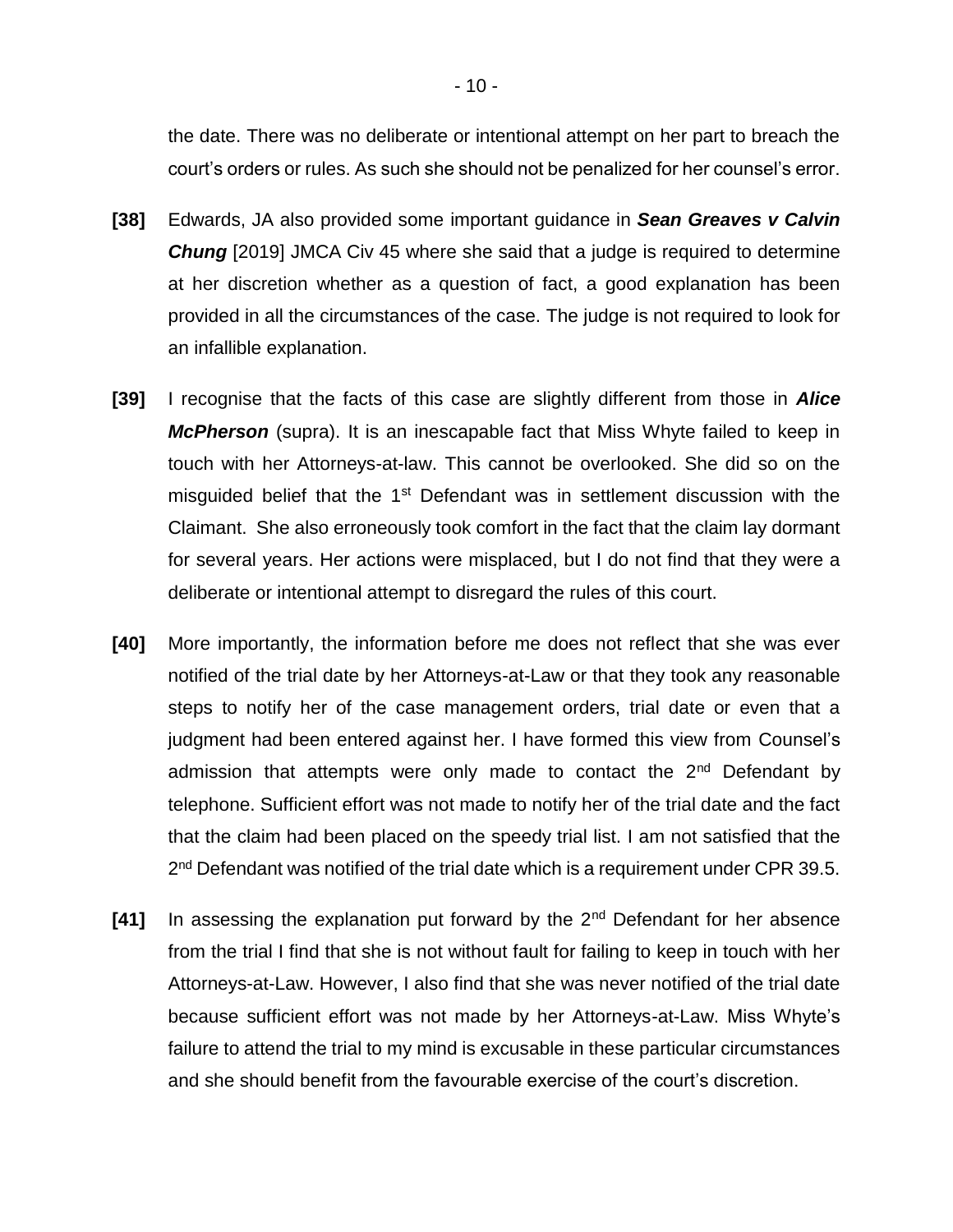- **[42]** Lastly, I must also consider whether where the 2nd Defendant was present at the trial, it is likely that some other order or judgment would have been made. There was no challenge to Miss Whyte's evidence that had she been present at the trial, she would have been able to give evidence on behalf of her business and would have been an active participant in the trial. I am not required to embark upon a mini trial nor am I to determine whether she has a good or reasonable defence as in an application to set aside a default judgment, where that is the primary condition that must be satisfied.
- **[43]** In her defence Miss Whyte alleges that her contractual obligations to the Claimant were limited to clearing his vehicle from the wharf. This obligation was also contingent upon his payment of the associated customs duties. She says that she did not receive the funds to clear the vehicle and was thus unable to carry out her contractual obligations. She has joined issue with the Claimant's claim and raise a triable issue.
- **[44]** Where she is able to establish her defence, it is likely that the court may make an order contrary to the order made in her absence. I am satisfied that she would have satisfied this third requirement and in doing so would have satisfied all three preconditions to the granting of an order to set aside the judgment entered in her absence.
- **[45]** While not stated in the rules, I must also consider any prejudice to the Claimant. Mr. Golding has argued that the Claimant is now 85 years of age and that he travelled to Jamaica and was present for both the case management conference and the trial. I have not been provided with any information that would lead me to conclude that a fair trial of the Claimant's claim is no longer possible. Mr. Bennett can be compensated for his trip to Jamaica to attend the trial.
- **[46]** While the 2nd Defendant has succeeded on her application to set aside the judgment entered against her, I have awarded the Claimant the costs of this application as these costs were only incurred because of the 2<sup>nd</sup> Defendant's